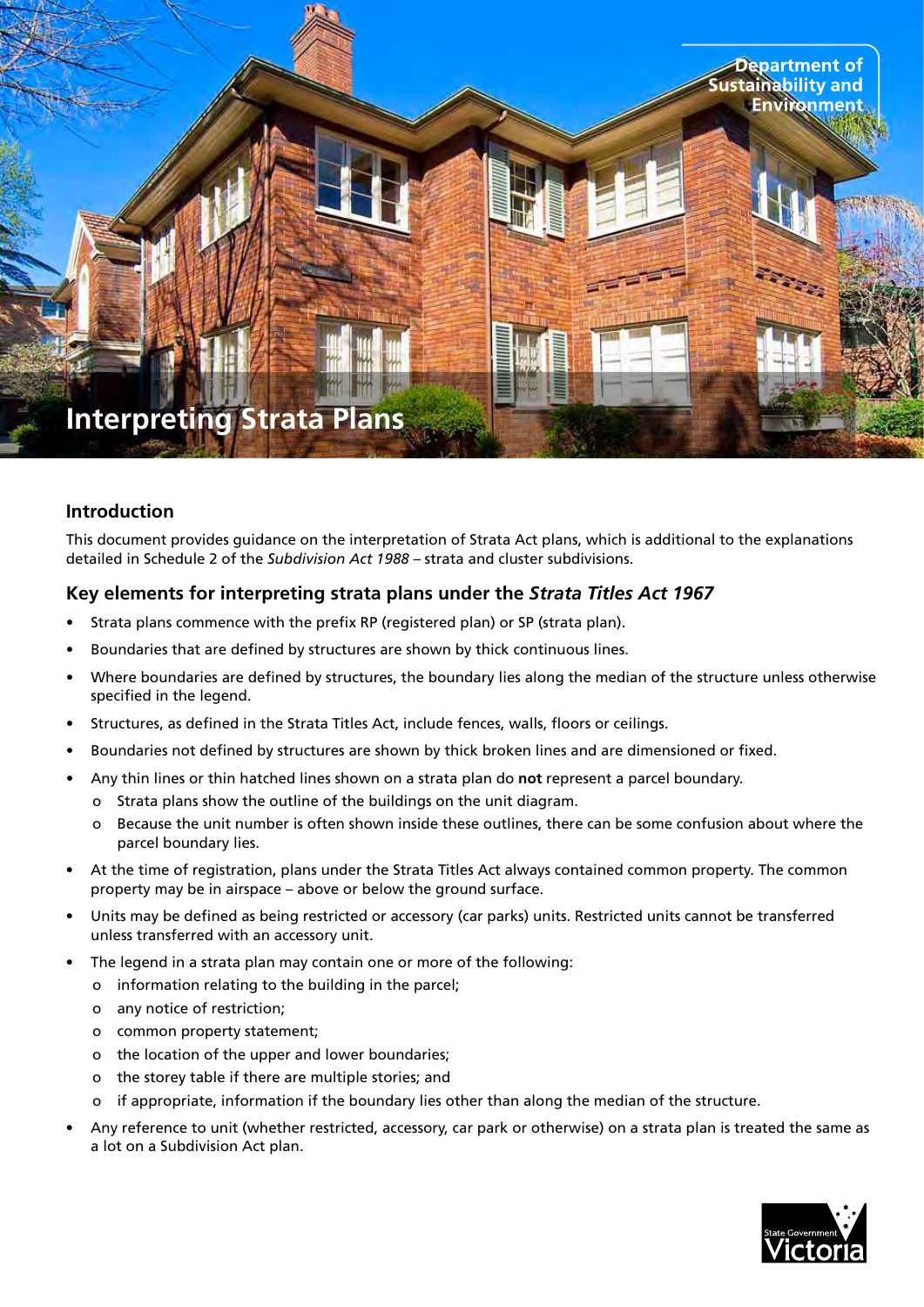#### **Subdivision Act affecting strata plans**

The Subdivision Act allows for redevelopment of strata plans. Boundary definitions within strata plans may be derived from both the Strata Act and Subdivision Act. The only way to amend boundaries on a strata plan is with Section 32 of the *Subdivision Act 1988*.

### **Example of a typical strata plan**

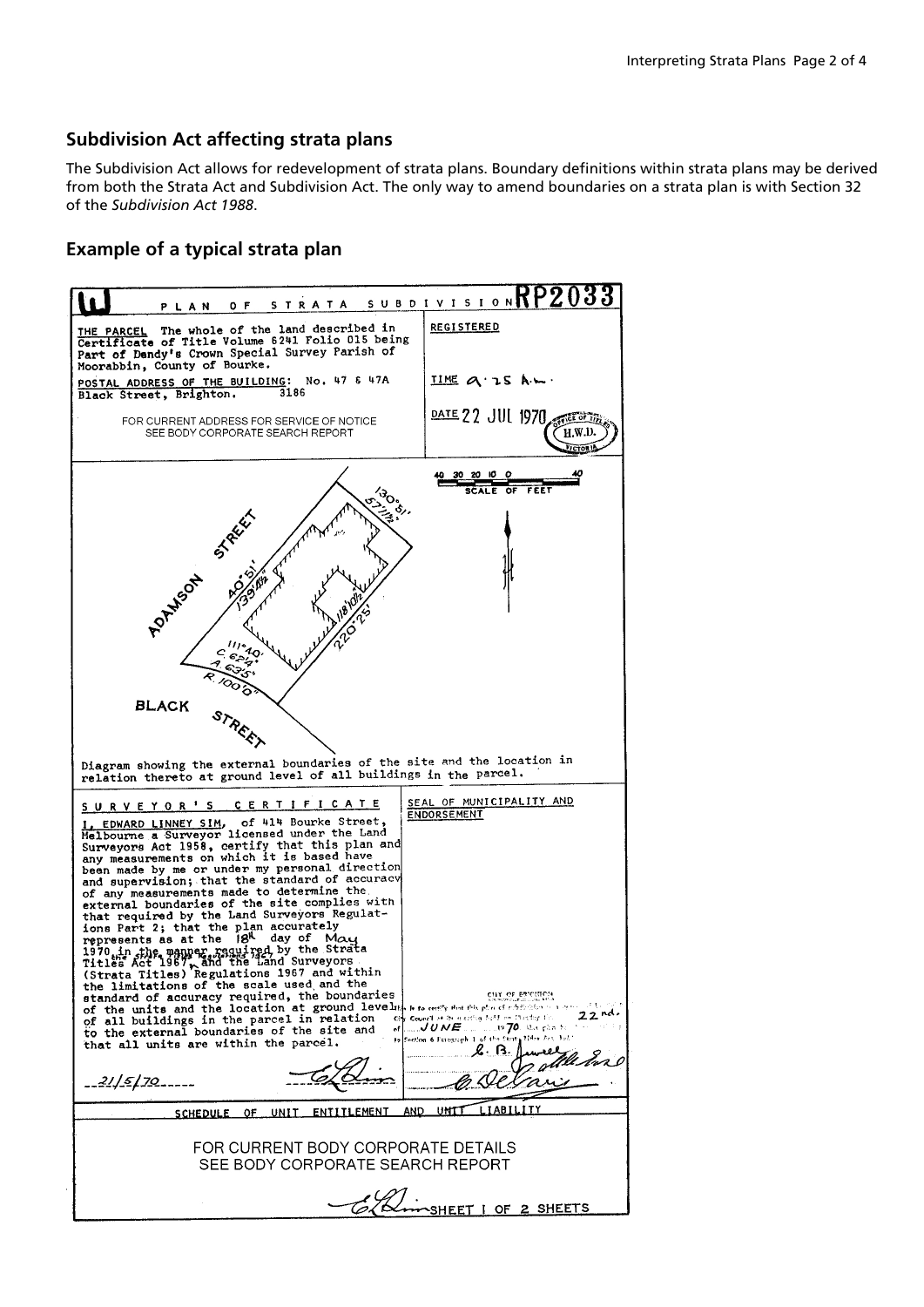